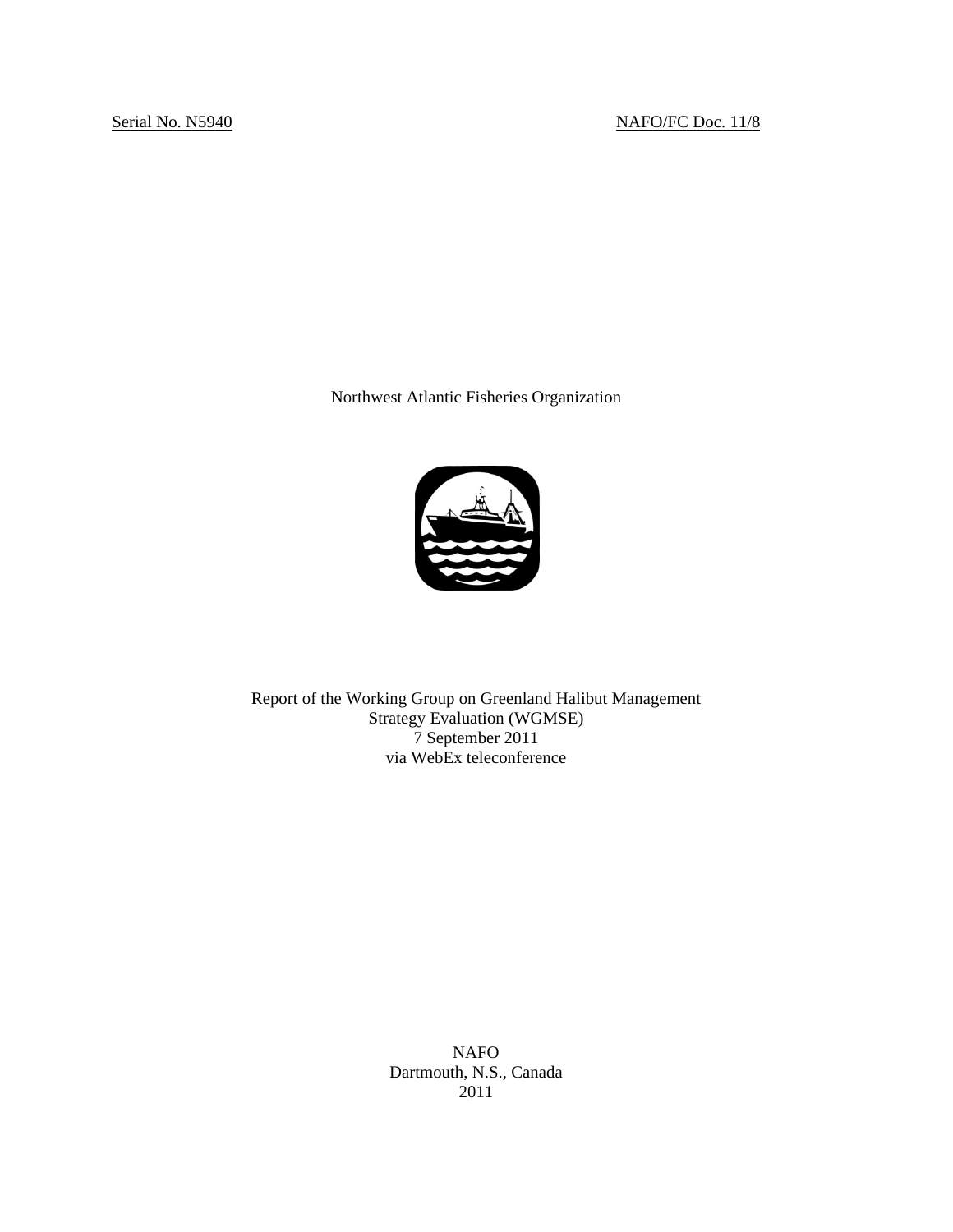# Report of the Working Group on Greenland Halibut Management<br>Strategy Evaluation (WGMSE)<br>7 September 2011 via WebEx teleconference

|    |                                                                                          | 3                         |
|----|------------------------------------------------------------------------------------------|---------------------------|
|    |                                                                                          | 3                         |
|    |                                                                                          | $\overline{3}$            |
| 3. |                                                                                          | 3                         |
| 4  | Review of the latest Scientific Advice on Greenland Halibut                              |                           |
|    |                                                                                          | 3                         |
|    | 5. Development of guidelines on how to address exceptional circumstances as a scientific |                           |
|    | justification for over-riding the TAC provided by the Harvest Control Rule (HCR)         | $\overline{3}$            |
| 6. |                                                                                          | $\overline{3}$            |
|    |                                                                                          | $\overline{4}$            |
| 8. |                                                                                          | $\overline{4}$            |
| 9. |                                                                                          |                           |
|    |                                                                                          | 5                         |
|    |                                                                                          | 7                         |
|    |                                                                                          | $\overline{\phantom{0}8}$ |
|    |                                                                                          | 10                        |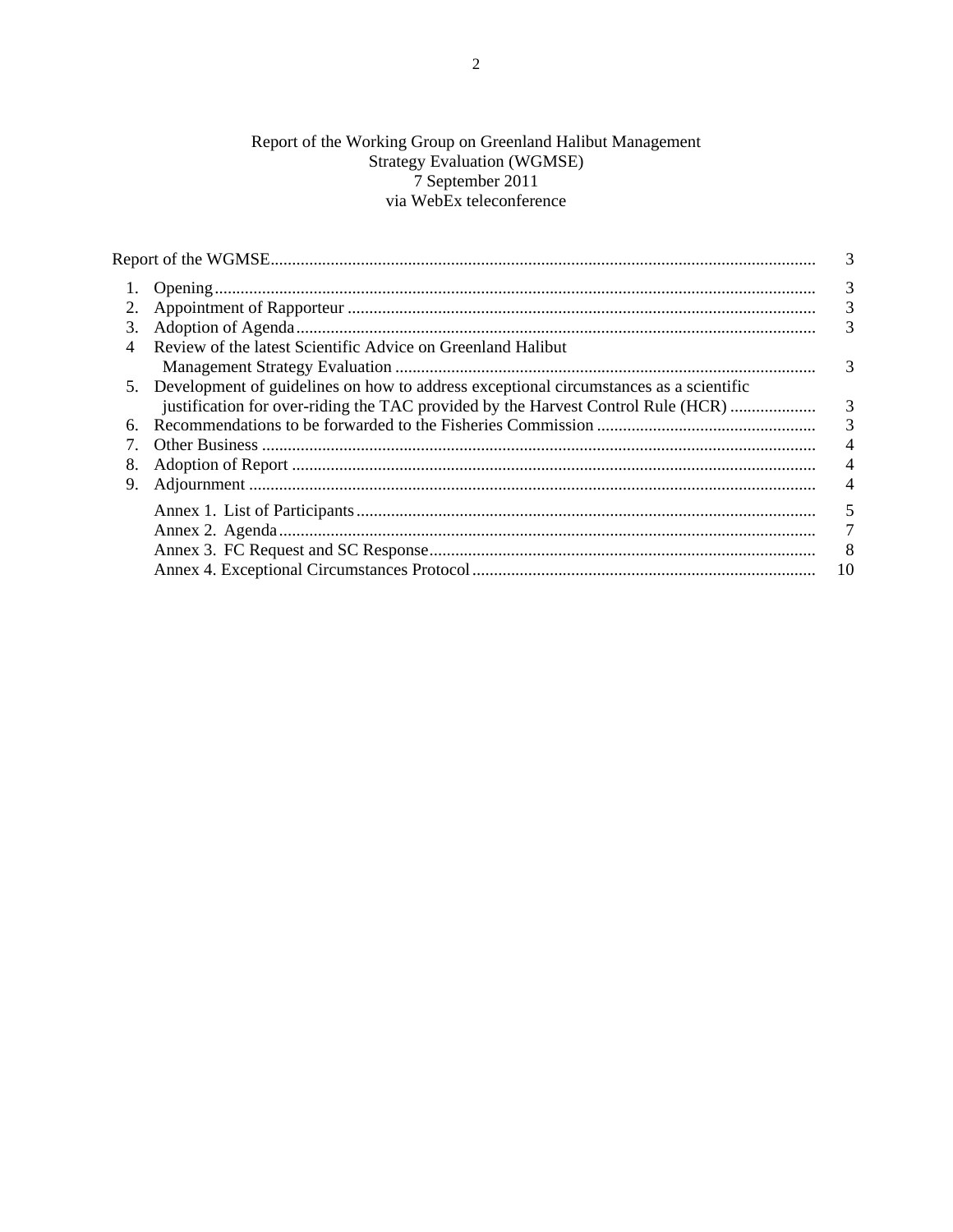## **Report of the FC Working Group on Greenland Halibut Management Strategy Evaluation (WGMSE) 7 September 2011 Via WebEx teleconference**

## **1. Opening**

The Co-Chair, Sylvie Lapointe (Canada) opened the meeting at 1315 UTC on Wednesday, 7 September 2011 and welcomed the participants (Annex1).

## **2. Appointment of Rapporteur**

Ricardo Federizon (NAFO Secretariat) was appointed Rapporteur.

## **3. Adoption of Agenda**

The provisional agenda as previously circulated was adopted (Annex 2). The Chair indicated that the Chair's discussion paper, which was previously circulated, would serve as the basis of the development of "Exceptional Circumstances" guidelines, the substantive agenda item of this meeting (item 5).

## **4. Review of the latest Scientific Advice on Greenland Halibut Management Strategy Evaluation**

At the 2010 Annual Meeting, the Fisheries Commission (FC) requested to the Scientific Council (SC) the computation of Greenland halibut TAC in the context of the adopted MSE. It also requested guidance on what constitutes "exceptional circumstances" and guidance on conditions this provision should be applied.

In June 2011, the SC responded to the FC request. The SC Chair, Ricardo Alpoim presented the response. The FC request and the SC response are compiled in FCWG-MSE Working Paper 11/1 (Annex 3).

Recalling that in its advice, SC highlighted that its current evaluation of whether or not the exceptional circumstances provision should be applied was limited to comparisons made with the XSA OMs; it was noted that in order to have a high degree of confidence that the assumptions for the MSE are holding then future assessments should include SCAA OMs.

While SC advice on whether or not the exceptional circumstances provision should be applied was presented, it was noted that this discussion was beyond the mandate of the working group and should be considered by FC at the Annual Meeting.

## **5. Development of guidelines on how to address exceptional circumstances as a scientific justification for over-riding the TAC provided by the HCR.**

The "Exceptional Circumstances Protocol" was developed (Annex 4).

## **6. Recommendations to be forwarded to the Fisheries Commission**

It was agreed that the Exceptional Circumstances Protocol (Annex 4) would be forwarded to the Fisheries Commission with a recommendation for adoption.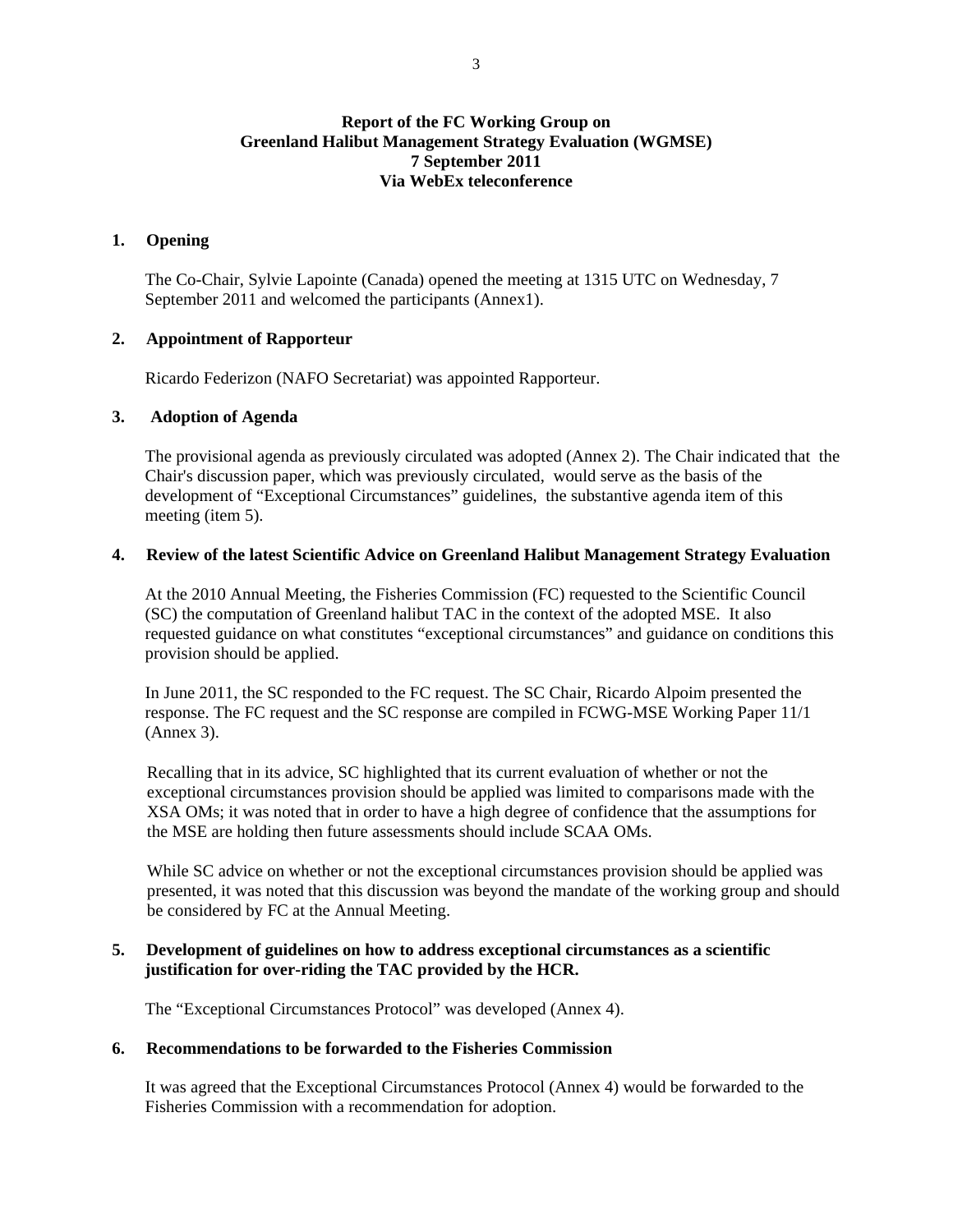## **7. Other Business**

The SC Chair drew attention to concerns of the Scientific Council at its June 2011 Meeting: "Scientific Council expressed some concerns with the role of Fisheries Commission Working Groups which require scientific input. In principle Scientific Council supports the increase of dialogue between scientists, managers and fishers, but notes the increased workload this places on scientists and feels that any new science should be peer reviewed by Scientific Council before consideration by managers. If it is felt that Scientific Council lacks the experience to address a particular issue, it is within the remit of Contracting Parties to support the work of Scientific Council by adding additional members with the required skills and knowledge to their delegations."

The Co-Chair also reminded the working group that in the subsequent WG meetings, only working papers and documents originating from Contracting Parties, that represent the Contracting Parties' views or peer-reviewed by the Scientific Council would be considered.

## **8. Adoption of Report**

This report was adopted through correspondence after the meeting.

## **9. Adjournment**

The meeting was adjourned at 1515 UTC.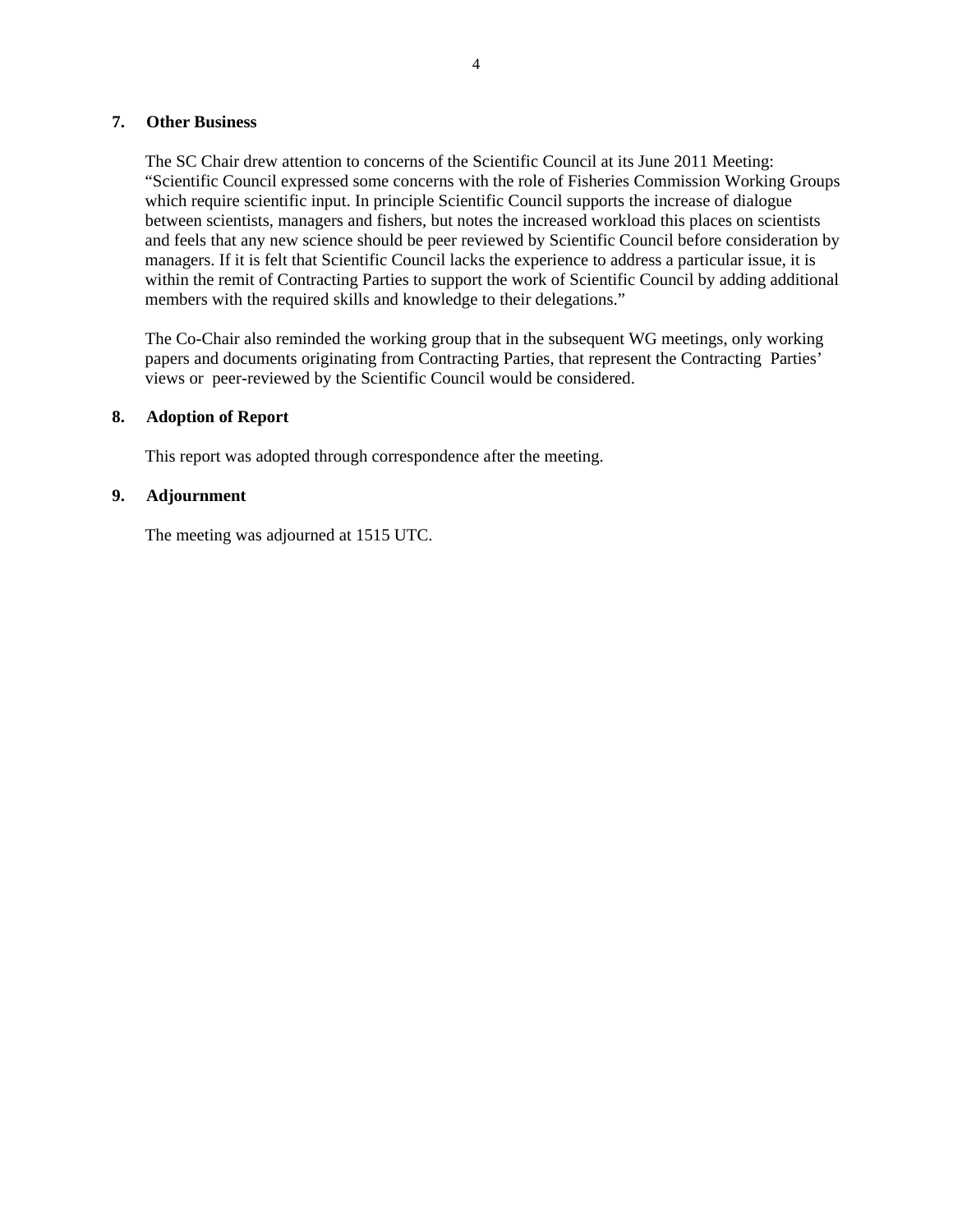#### **Annex 1. List of Participants**

#### *WG Co-Chairs:*

Lapointe, Sylvie, Associate Director General, International Affairs Directorate, Fisheries and Oceans Canada, 200 Kent Street, Ottawa, ON K1A 0E6

Phone: +613 993 6853 – Fax: +613 993 5995 – E-mail: sylvie.lapointe@dfo-mpo.gc.ca

Vázquez, Antonio, Instituto de Investigaciones Marinas, Eduardo Cabello 6, 36208 Vigo, Spain

Phone: +34 9 86 23 1930 – Fax: +34 9 86 29 2762 – E-mail: avazquez@iim.csic.es

#### *SC Chair:*

Alpoim, Ricardo, Instituto Nacional dos Recuros Biológicos, I. P. INRB/IPIMAR, Av. de Brasilia, 1449-006 Lisbon Phone: +351 21 302 7000 – Fax: +351 21 301 5948 – E-mail: ralpoim@ipimar.pt

#### **CANADA**

Brodie, Bill, Senior Science Coordinator/Advisor on NAFO, Science Br., NL Region, Fisheries and Oceans Canada, 80 East White Hills Rd., P. O. Box 5667, St. John's, NL A1C 5X1

Phone: +709 772 3288 – Fax: +709 772 4105 - E-mail: bill.brodie@dfo-mpo.gc.ca

Day, Robert, Director, Atlantic and Americas Regional Affairs, International Affairs Directorate, Fisheries and Oceans Canada, 200 Kent St. (Stn 14W095), Ottawa, Ontario K1A 0E6

Phone: +1 613 991 6135 – Fax: +1 613 990 9574 – E-mail: robert.day@dfo-mpo.gc.ca

Gilchrist, Brett, Senior International Fisheries Officer, International Affairs Directorate, Fisheries and Oceans Canada, 200 Kent St., Ottawa, ON K1A 0E6

Phone: +1 613 991 0218 – Fax: +1 613 993 5995 – E-mail: brett.gilchrist@dfo-mpo.gc.ca

Healey, Brian, Science Br., Fisheries and Oceans Canada, Northwest Atlantic Fisheries Centre, P. O. Box 5667, St. John's, NL A1C 5X1

Phone: +709 772 8674 – Fax: +709 772 4105 – E-mail: brian.healey@dfo-mpo.gc.ca

Shelton, Peter, Science Br., Fisheries and Oceans Canada, Northwest Atlantic Fisheries Centre, P. O. Box 5667, St. John's, NL A1C 5X1

Phone: +709 772 2341 – Fax: +709 772 4105 – E-mail: peter.shelton@dfo-mpo.gc.ca

Walsh, Ray, Fisheries Management Br., Fisheries and Oceans Canada, P.O. Box 5667, St. John's, NL A1C 5X1 Phone: +709 772 4472 – Fax: +709 772 3628 – E-mail: ray.walsh@dfo-mpo.gc.ca

#### **EUROPEAN UNION**

Dross, Nicolas, International Relations Officer, International Affairs, Law of the Sea and Regional Fisheries Organizations, European Commission, Directorate General for Fisheries and Maritime Affairs (DG MARE.B.1), Rue Joseph II, 99, 1000 Brussels, Belgium

Phone: +32 2 298 0855 – Fax: +32 2 295 5700 – E-mail: nicolas.dross@ec.europa.eu

Duarte, Rafael, European Commission, Directorate General for Fisheries and Maritime Affairs, Rue Joseph

II, 79 (02/217), B-1049, Brussels, Belgium

Phone: +32 2 299 0955 – E-mail: rafael.duarte@ec.europa.eu

Mahe, Jean-Claude, IFREMER, Station de Lorient, 8, Rue Francois Toullec, 56100 Lorient, France Phone: +33 2 9787 3818 – E-mail: jcmahe@ifremer.fr

Salvador, Susana, Chefe de Divisão de Recursos Externos, Direccao Geral das Pescas e Aquicultura, Avenida de Brasilia, 1449-030 Lisbon

Phone: +351 21 303 5852 – Fax: +351 21 303 5922 – E-mail: susanas@dgpa.min-agriculture.pt

Gonzalez-Costas, Fernando, Instituto Espanol de Oceanografia, Aptdo 1552, E-36280 Vigo (Pontevedra), Spain Phone:  $+34986492239 - E-mail$ : fernando.gonzalez@vi.ieo.es

Butterworth, Doug S., Professor, MARAM (Marine Resource Assessment and Management Group), Department of Mathematics and Applied Mathematics, University of Cape Town, Rondebosch 7701, South Africa Phone: +27 21 650 2343 - E-mail: Doug. Butterworth@uct.ac.za

Rademeyer, Rebecca, MARAM (Marine Resource Assessment and Management Group), Department of Mathematics and Applied Mathematics, University of Cape Town, Rondebosch 7701, South Africa Phone: + - E-mail: rebecca.rademeyer@gmail.com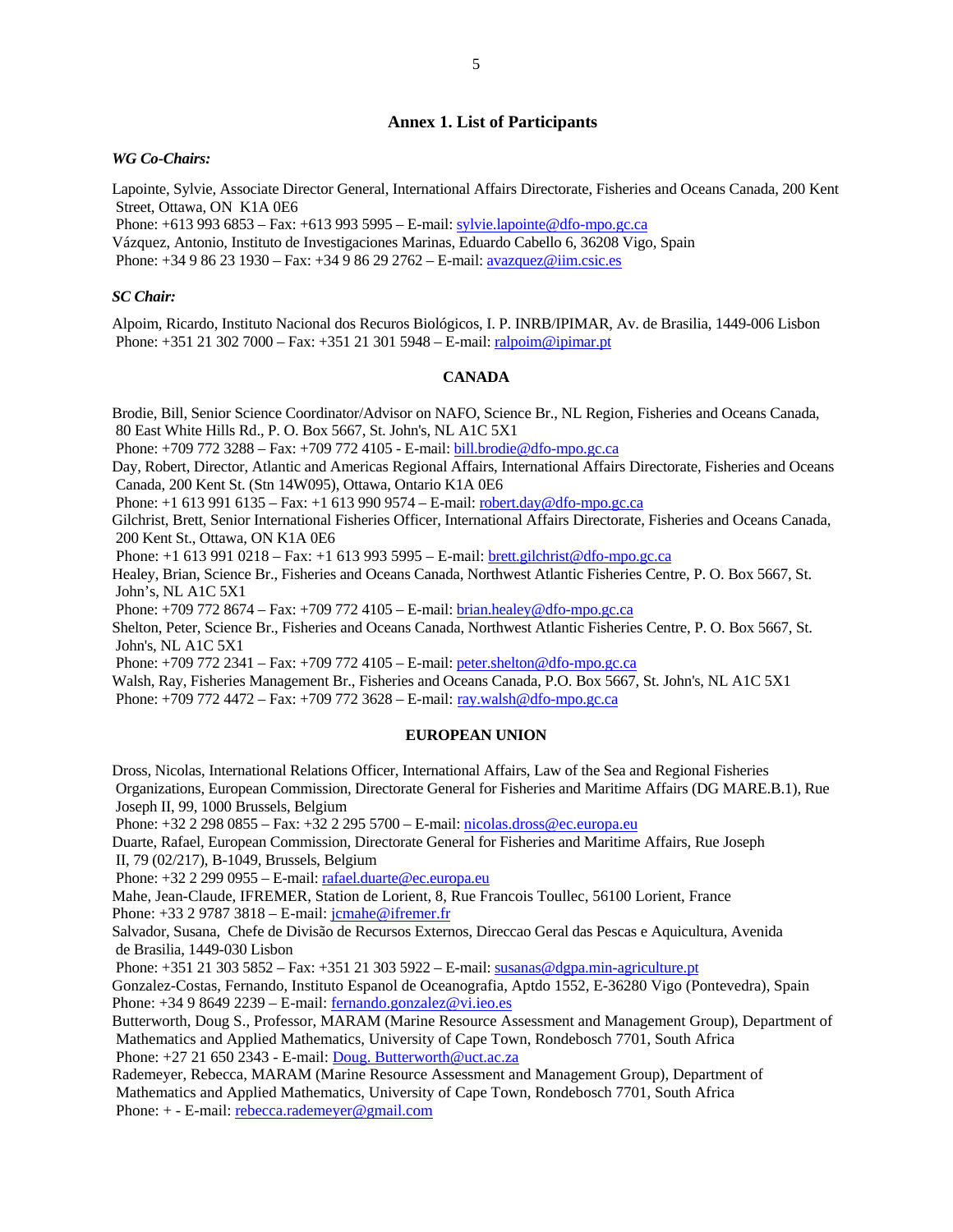#### **JAPAN**

Nishida, Tsutomu (Tom), Research Coordinator for Oceanography and Resources, National Research Institute of Far Seas Fisheries, 5-7-1 Orido, Shimizu-ward, Shizuoka City, 424-8633 Phone:  $+81$  54 336 6052 – E-mail: the thishida@affrc.go.jp

#### **NORWAY**

Hallfredsson, Elvar, Institute of Marine Research, P. O. Box 6404, 9294 Tromsø Phone: +47 55 23 85 00 – E-mail: elvar.hallfredsson@imr.no

#### **RUSSIAN FEDERATION**

Skryabin, Ilya, Knipovich Polar Research Institute of Marine Fisheries and Oceanography (PINRO), 6 Knipovich St., Murmansk 183763

Phone:  $+78152450568 -$ E-mail:  $\frac{skryabin@pinro.ru}{skryabin@pinro.ru}$ 

Tretiakov, Ivan, Knipovich Polar Research Institute of Marine Fisheries and Oceanography (PINRO), 6 Knipovich St., Murmansk 183763

Phone:  $+ 78152472469 - E$  -mail:  $tis@pinro.ru$ </u>

#### **UNITED STATES OF AMERICA**

Moran, Patrick, Foreign Affairs Analyst, Office of International Affairs, F/IA-2, National Marine Fisheries Service, U.S. Dept. of Commerce, 1315 East-West Hwy., Silver Spring, MD 20910 Phone: +301 713 2276 – Fax: +301 713 2313 – E-mail: pat.moran@noaa.gov

#### **NAFO SECRETARIAT**

Vladimir Shibanov, Executive Secretary vshibanov@nafo.int Ricardo Federizon, Fisheries Commission Coordinator *rederizon* @nafo.int<br>Neil Campbell, Scientific Council Coordinator *reduned by a mampbell* @nafo.int Neil Campbell, Scientific Council Coordinator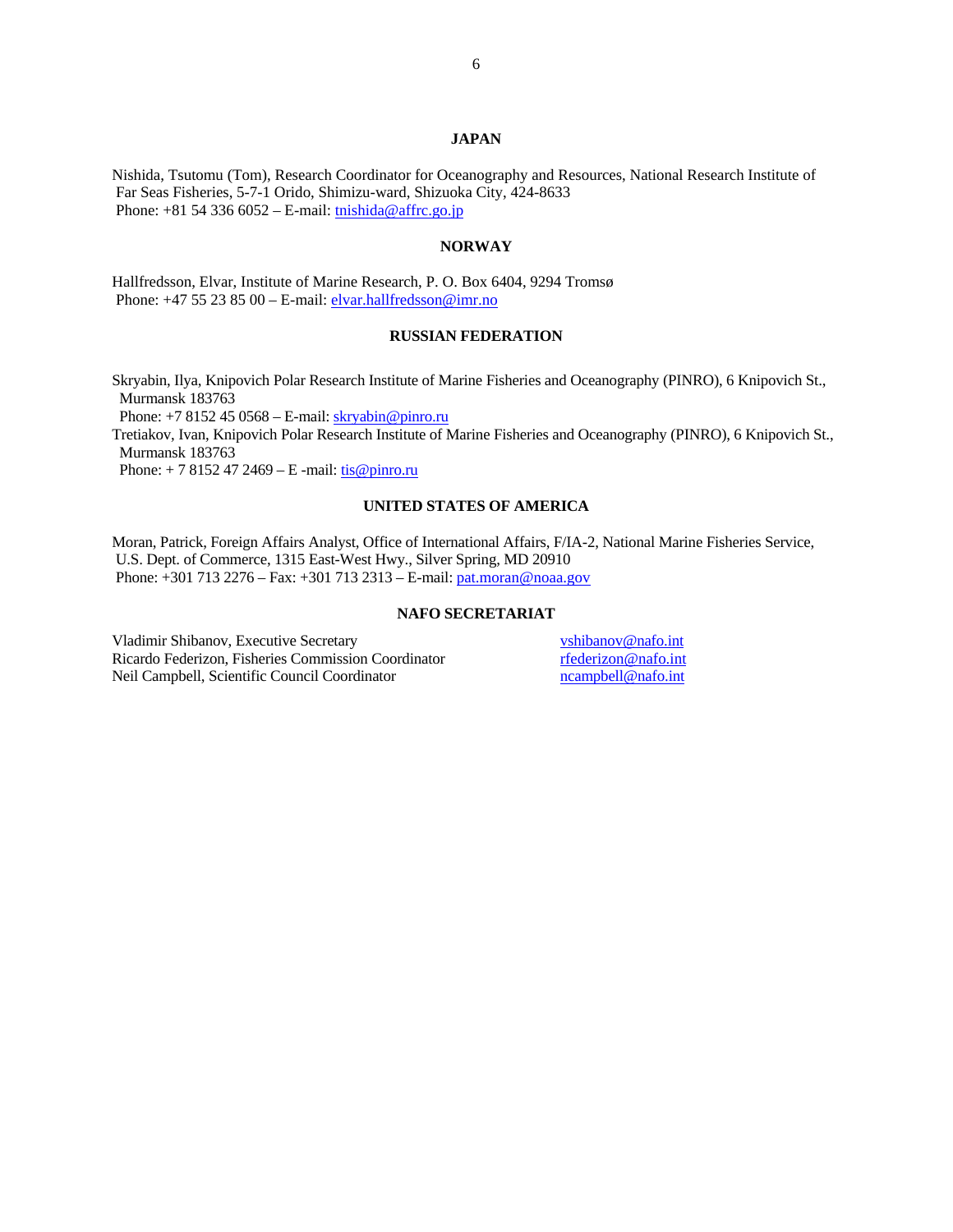## **Annex 2. Agenda**

- 1. Opening
- 2. Appointment of Rapporteur
- 3. Adoption of Agenda
- 4. Review of the latest Scientific Advice on Greenland Halibut Management Strategy Evaluation
- 5. Development of guidelines on how to address exceptional circumstances as a scientific justification for overriding the TAC provided by the Harvest Control Rule (HCR)
- 6. Recommendations to be forwarded to the Fisheries Commission
- 7. Other Business
- 8. Adoption of Report
- 9. Adjournment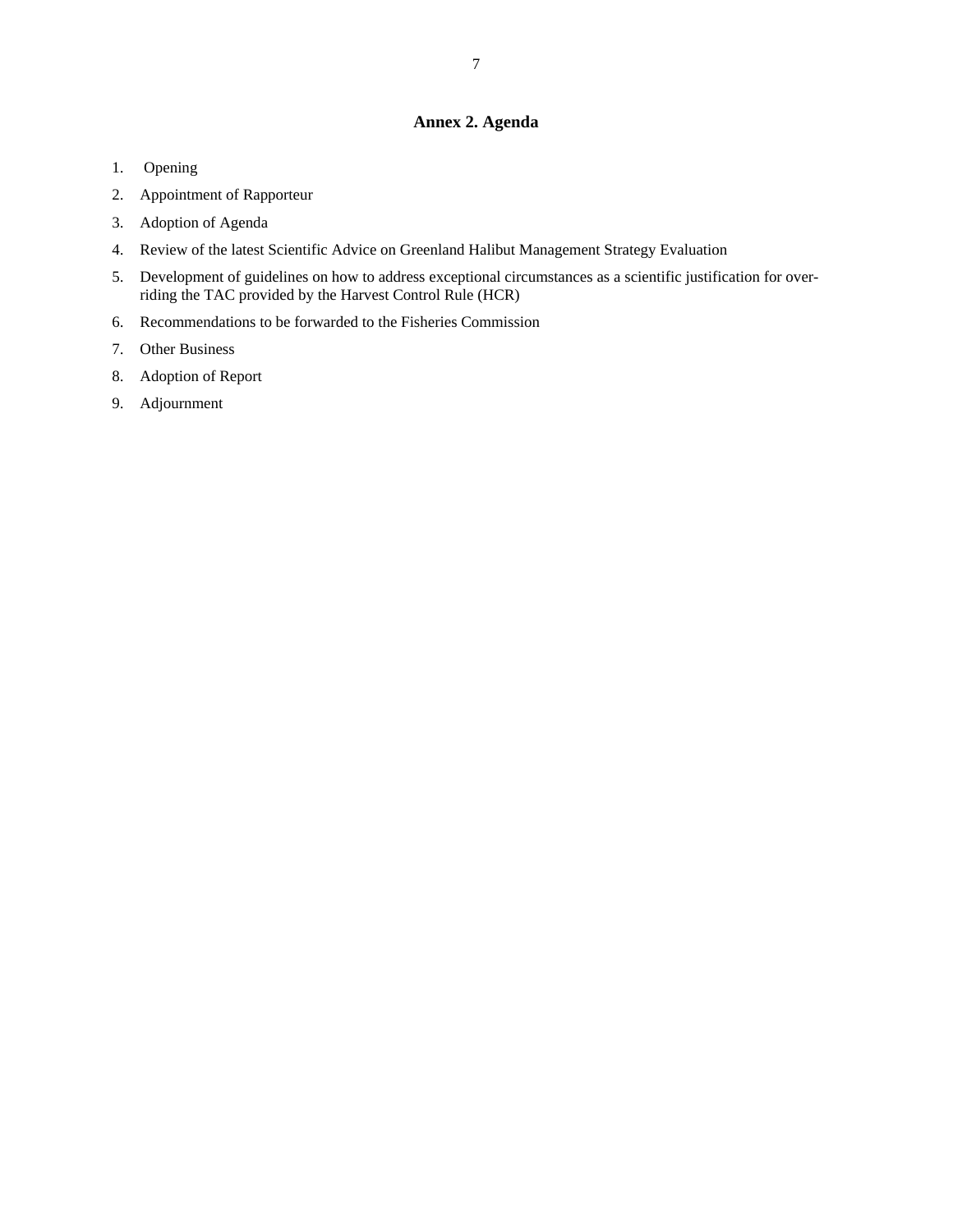# **Annex 3. FC Request and SC Response**

(FCWG-MSE Working Paper 11/1)

#### **FC Request (item 6 of FC Doc. 10/9 Rev.)**

*6. The Fisheries Commission adopted in 2010 an MSE approach for Greenland halibut stock in Subarea 2 + Division 3KLMNO (FC Working Paper 10/7). This approach considers a survey based harvest control rule (HCR) to set a TAC for this stock on an annual basis for the next four year period. The Fisheries Commission requests the Scientific Council to:* 

*a) annually monitor and update the survey slope and to compute the TAC according to HCR adopted by the Fisheries Commission according to Annex 1 of FC Working Paper 10/7.* 

*b) provide guidance on what constitutes "exceptional circumstances".* 

*c) provide advice on whether or not the "exceptional circumstances" provision should be applied.* 

#### **SC Response (SCS Doc. 11/16, p. 29-31)**

a) *annually monitor and update the survey slope and to compute the TAC according to HCR adopted by the Fisheries Commission according to Annex 1 of FC Working Paper 10/7.* 

Survey slopes were computed over the most recent five years (2006-2010) and are illustrated below. The data series included in the HCR computation are the Canadian Autumn Div. 2J3K index ("F2J3K"), the Canadian Spring Div. 3LNO index ("S3LNO"), and the EU Flemish Cap index covering depths from 0-1400m ("EU1400"). Averaging the individual survey slopes yields *slope*= -0.1130. Therefore, 17185\*[1+2\*(-0.1130)] = 13 301 t. However, as this change exceeds 5%, the HCR constraint is activated and  $TAC_{2012} = 0.95*17185=16326$  t.

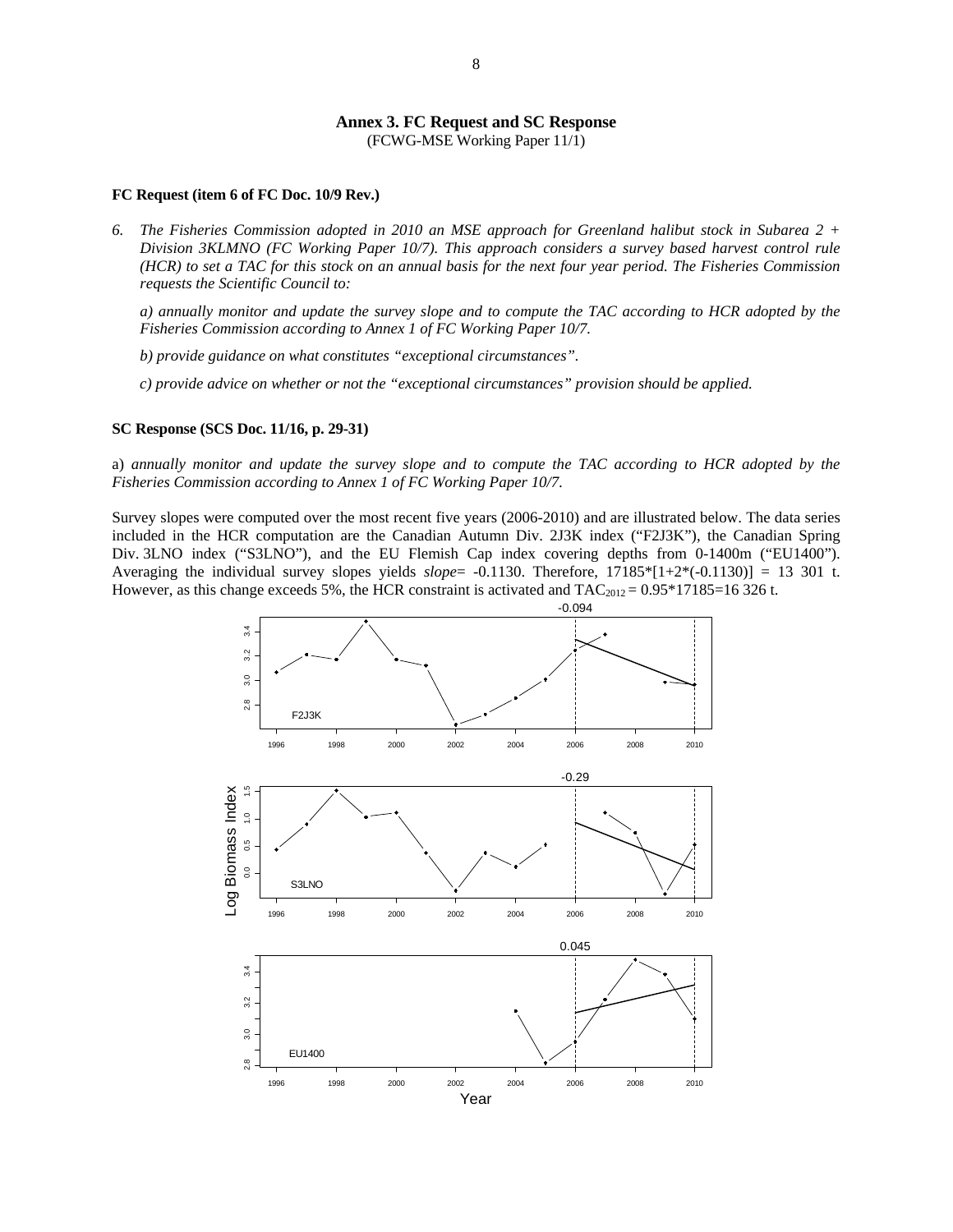b) *provide guidance on what constitutes "exceptional circumstances".* 

The HCR adopted by Fisheries Commission was tested during September 2010 under a suite of operating models (conditioned using XSA or SCAA) and found to be robust. Exceptional circumstances may generally be defined as any event or observation which is outside of the range of possibilities included within the MSE.

Some examples which could constitute exceptional circumstances in the Greenland halibut application may include catches outside the range tested in the MSE, or, differences between simulated and observed surveys.

#### c) *provide advice on whether or not the "exceptional circumstances" provision should be applied.*

At present, Scientific Council does not have the distributions of simulated survey indices, fishing mortality or biomass available to determine if the present status of resource is consistent with all operating models (OMs) on which the HCR was tested.

Comparisons were made between updated assessment results and XSA OMs; and the 2011 age 5-9 biomass from the updated XSA assessment is within the  $5<sup>th</sup>$  and  $95<sup>th</sup>$  percentiles of simulated biomass for all XSA OMs. Given that exceptional circumstances have yet to be defined, determination of whether of not they are occurring is not possible. Further, extensive analysis by Scientific Council and/or decisions by Fisheries Commission may be required to determine whether or not the degree of differences between MSE assumptions/results and ongoing data collection are "exceptional enough" to warrant ignoring the HCR generated TAC in favour of other measures.

Specific to the Greenland halibut application, Scientific Council noted:

**Catch over-run**. The assumed catches in 2010 applied in all simulation testing during WGMSE were based on the TAC over-runs over the period 2004-2009 and ranged from 19.5 Kt to 23.2 Kt, with a median simulated catch 2010 of 20.7 Kt. However, the STACFIS estimate of catch for 2010 is 26.2 Kt, which is 26% higher than the median catch applied in simulation testing. Scientific Council notes that the estimated catch for 2010 exceeds the range included in WGMSE evaluations, and the degree of difference between MSE assumptions and current catch estimates may constitute an Exceptional Circumstance.

In addition, WGMSE evaluations assumed that in all years subsequent to 2010, removals would exactly equal the TAC generated from the HCR. That is, there is no allowance for TAC over-runs. Continued catch over-runs would increase the probability that updated assessments will differ from the distribution of results from the set of OMs considered during WGMSE.

**Differences between simulated and observed surveys**. If the observed surveys in the coming years fall outside the range of simulated surveys in the MSE, this may constitute an Exceptional Circumstance.